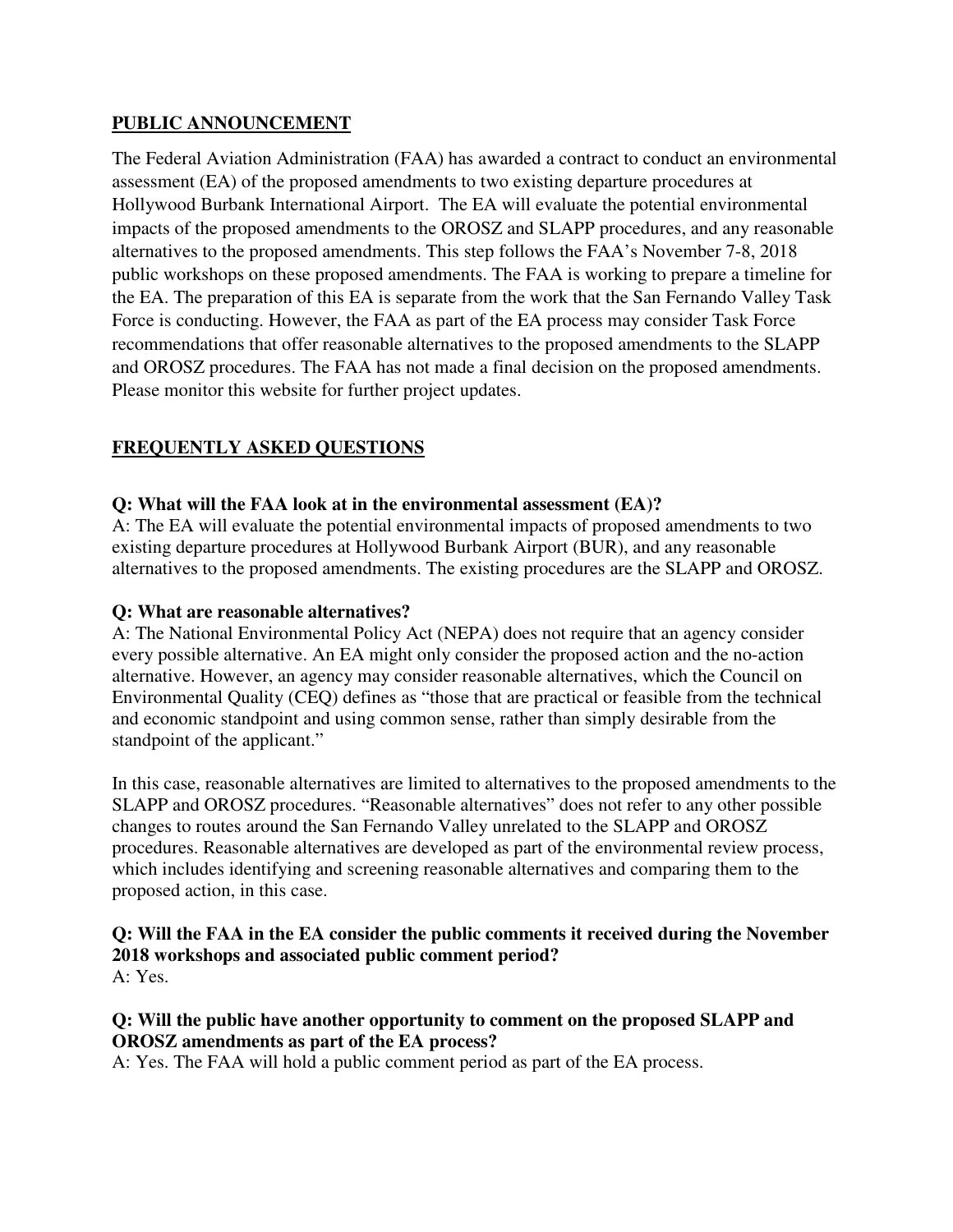### **Q: Is the BUR airport authority's request for a Section 175 heading dispersal a reasonable alternative? Is Congressman Brad Sherman's request for new departure routes a reasonable alternative?**

A: The FAA will consider the requests from the BUR airport authority and from Congressman Sherman while preparing the EA. Because the FAA has not begun the EA process, the agency has not yet identified any reasonable alternatives that it will analyze as part of the EA.

# **Q: Will the FAA look at the Joint Task Force recommendations as part of the EA?**

A: At this time, we have not received any recommendations from the Task Force. The FAA, as part of the EA process, may consider Task Force recommendations that offer reasonable alternatives to the proposed amendments to the SLAPP and OROSZ procedures.

# **Q: How will the FAA determine which Task Force recommendations to include in the EA?**

A: The FAA, as part of the EA process, may consider Task Force recommendations that offer reasonable alternatives to the proposed amendments to the SLAPP and OROSZ procedures. The FAA will not in this EA evaluate Task Force recommendations that are unrelated to the proposed SLAPP and OROSZ amendments.

### **Q: Why is the FAA beginning the EA process when the Task Force hasn't completed its work?**

A: The EA process and the Task Force process are independent of each other. The EA will review the proposed amendments to the SLAPP and OROSZ procedures, reasonable alternatives to the proposed amendments, and taking no action at all. The Task Force is taking input on a much wider range of issues. However, the FAA as part of the EA process may consider Task Force recommendations that offer reasonable alternatives to the proposed amendments to the SLAPP and OROSZ procedures.

# **Q: Can the FAA delay the EA until it has received recommendations from the Task Force?**

A: The two processes are independent of each other. The EA will review the proposed amendments to the SLAPP and OROSZ procedures, reasonable alternatives to the proposed amendments, and taking no action at all. The proposed amendments are part of a settlement agreement between the FAA and the Benedict Hills Estates Association and the Benedict Hills Homeowners Association. Accordingly, the scope of the EA is limited. The Task Force is taking input on a much wider range of issues potentially affecting the San Fernando Valley. However, the FAA as part of the EA process may consider Task Force recommendations that offer reasonable alternatives to the proposed amendments to the SLAPP and OROSZ procedures.

# **Q: How will the FAA evaluate Task Force recommendations that are unrelated to the proposed SLAPP and OROSZ amendments?**

A: The EA process and the Task Force process are independent of each other. The FAA will consider, outside of this announced EA process, the feasibility of any final consensus recommendations we receive from the Task Force that are unrelated to the proposed SLAPP and OROSZ amendments. If the FAA were to determine that a recommendation is conceptually feasible, the agency would then follow FAA policy in evaluating such a recommendation.

# **Q: Does that mean the EA won't be done until after the Task Force finishes its work?**